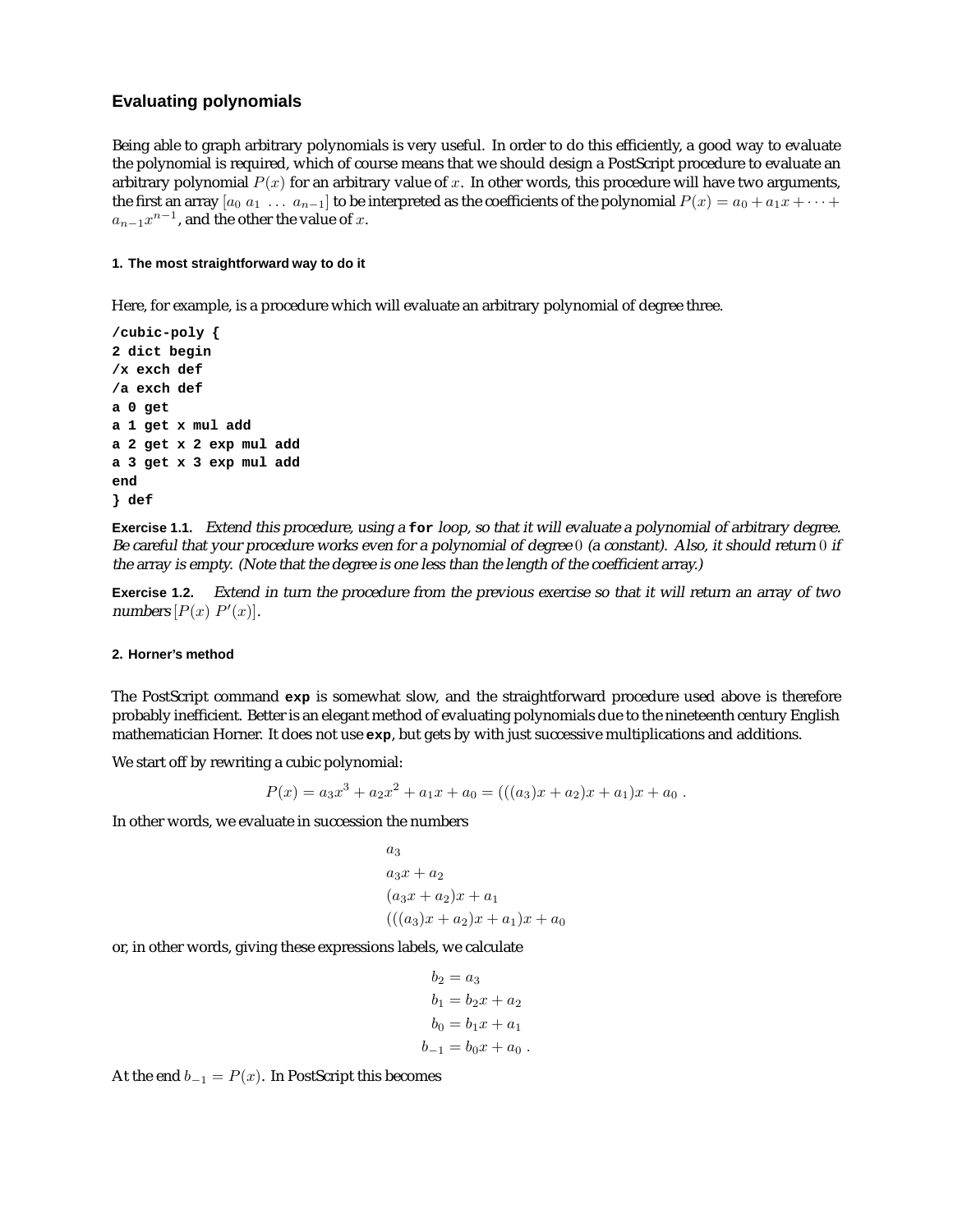**/b a 3 get def /b b x mul a 2 get add def /b b x mul a 1 get add def /b b x mul a 0 get add def**

and at the end  $b = P(x)$ . We can even get by without definitions.

**a 3 get x mul a 2 get add x mul a 1 get add x mul a 0 get add**

will leave  $P(x)$  on the stack. There is the germ of a simple loop here.

**Exercise 2.1.** Write a procedure which evaluates an arbitrary fourth degree polynomial  $P(x)$ . Do two versions, one straightforward as above, the other using <sup>a</sup> loop, and without defining b.

**Exercise 2.2.** Write a PostScript procedure which extends this to evaluate an abitrary  $P(x)$  by Horner's method.

## **3. Evaluating the derivatives efficiently**

Very often in plotting a graph it is useful to obtain the value of  $P'(x)$  at the same time as  $P(x).$  Horner's method allows this to be done with little extra work.

The formulas for the  $b_i$  above can be rewritten as

$$
a_3 = b_2
$$
  
\n
$$
a_2 = b_1 - b_2x
$$
  
\n
$$
a_1 = b_0 - b_1x
$$
  
\n
$$
a_0 = b_{-1} - b_0x
$$

We can therefore write

$$
P(X) = a_3 X^3 + a_2 X^2 + a_1 X + a_0
$$
  
=  $b_2 X^3 + (b_1 - b_2 x) X^2 + (b_0 - b_1 x) X + (b_{-1} - b_0 x)$   
=  $b_2 (X^3 - X^2 x) + b_1 (X^2 - Xx) + b_0 (X - x)$   
=  $(b_2 X^2 + b_1 X + b_0) (X - x) + b_{-1}$   
=  $(b_2 X^2 + b_1 X + b_0) (X - x) + P(x)$ .

Therefore the coefficients  $b_i$  have significance in themselves; they are the coefficients of a simple polynomial:

$$
b_2X^2 + b_1X + b_0 = \frac{P(X) - P(x)}{X - x} = \text{ (say) } P_1(X) .
$$

One remarkable consequence of this is that we can evaluate  $P^\prime(x)$  easily since a simple limit argument gives

$$
P'(x) = b_2 x^2 + b_1 x + b_0
$$

which means that we can apply Horner's method to the polynomial

$$
P_1(X) = b_2 X^2 + b_1 X + b_0
$$